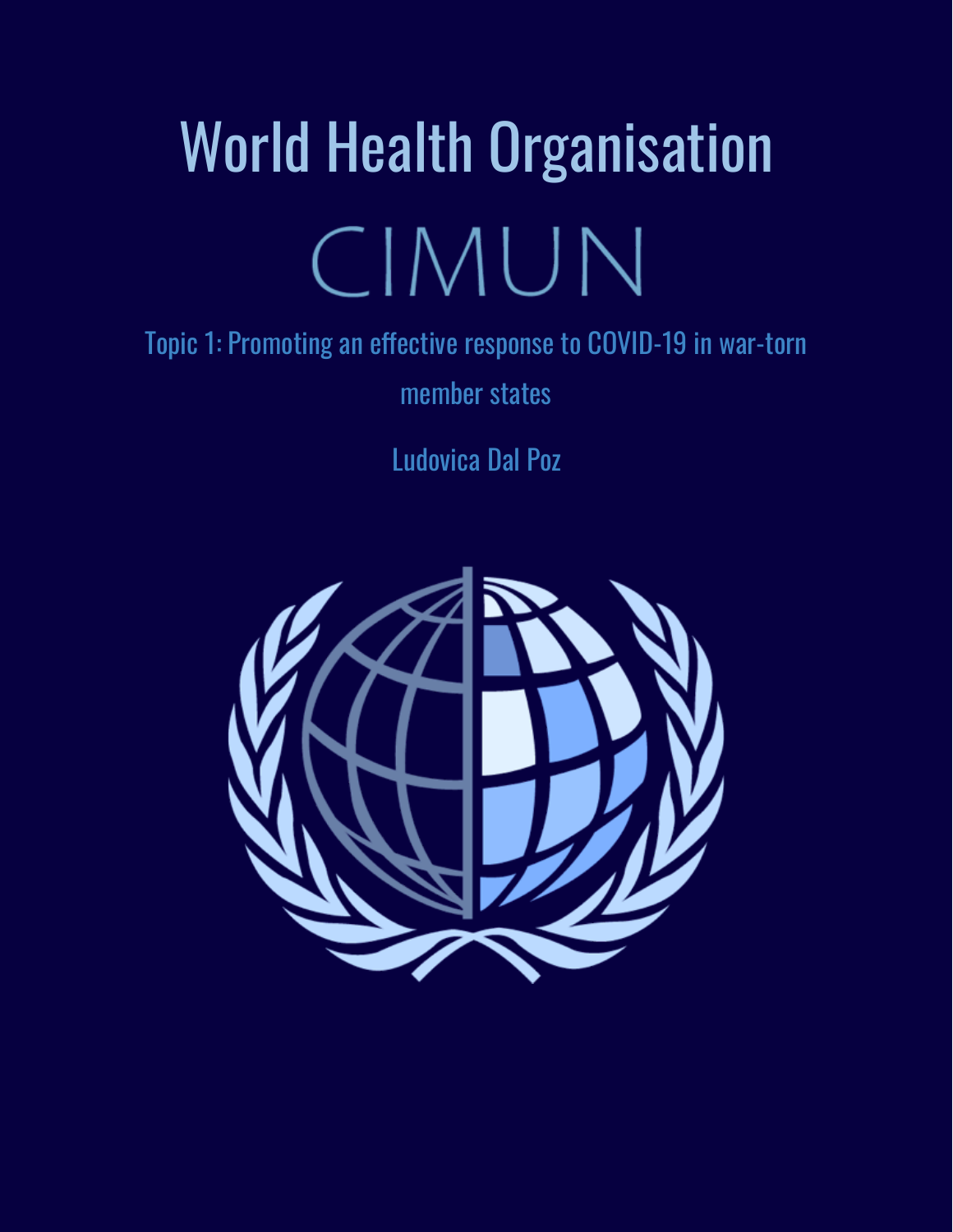### **Introduction**

The pandemic has changed everyone's life: the introduction of new limitations, wearing a mask and moving most of our learning and jobs online. Despite these changes most people's standard of living did not change drastically allowing them to maintain a decent life despite the pandemic. That was not the case for people living in war-torn countries, who's life was already pushed to the limits because of the unbearable living conditions they were forced in. For them the pandemic represented another threat which they were not ready to face, most cities in these countries have been evacuated and people are forced to live in refugee-camps where it's impossible to practice social distancing and where the healthcare system is not ready to support those who get sick. In addition most of the governments of these countries are not able to support the population and provide measures to limit the effect of the virus such as vaccinations because of the conflicts that their country is facing.

A wave of Covid-19 in a war-torn country will and has brought more destruction than in other areas, therefore it is imperative for delegates to work together in order to develop an effective response to the virus and help the population of war-torn member states.

# Key Terms

**War-torn country:** A country heavily damaged by war. In the majority of the cases war-torn countries are facing internal conflicts between groups within the country, they face the destruction of many infrastructures and buildings and a substantial loss of human lives.<sup>1</sup>

**Refugees:** people who have been forced to leave their home or their country because of a conflict.

**Covid-19:** infective virus discovered in China in December 2019, affects lungs and the respiratory system. It has developed different variants which must be taken into consideration depending on the country. Vaccinations are taking place world wide however they are not

<sup>1</sup> World Population Review, *War Torn Countries 2021*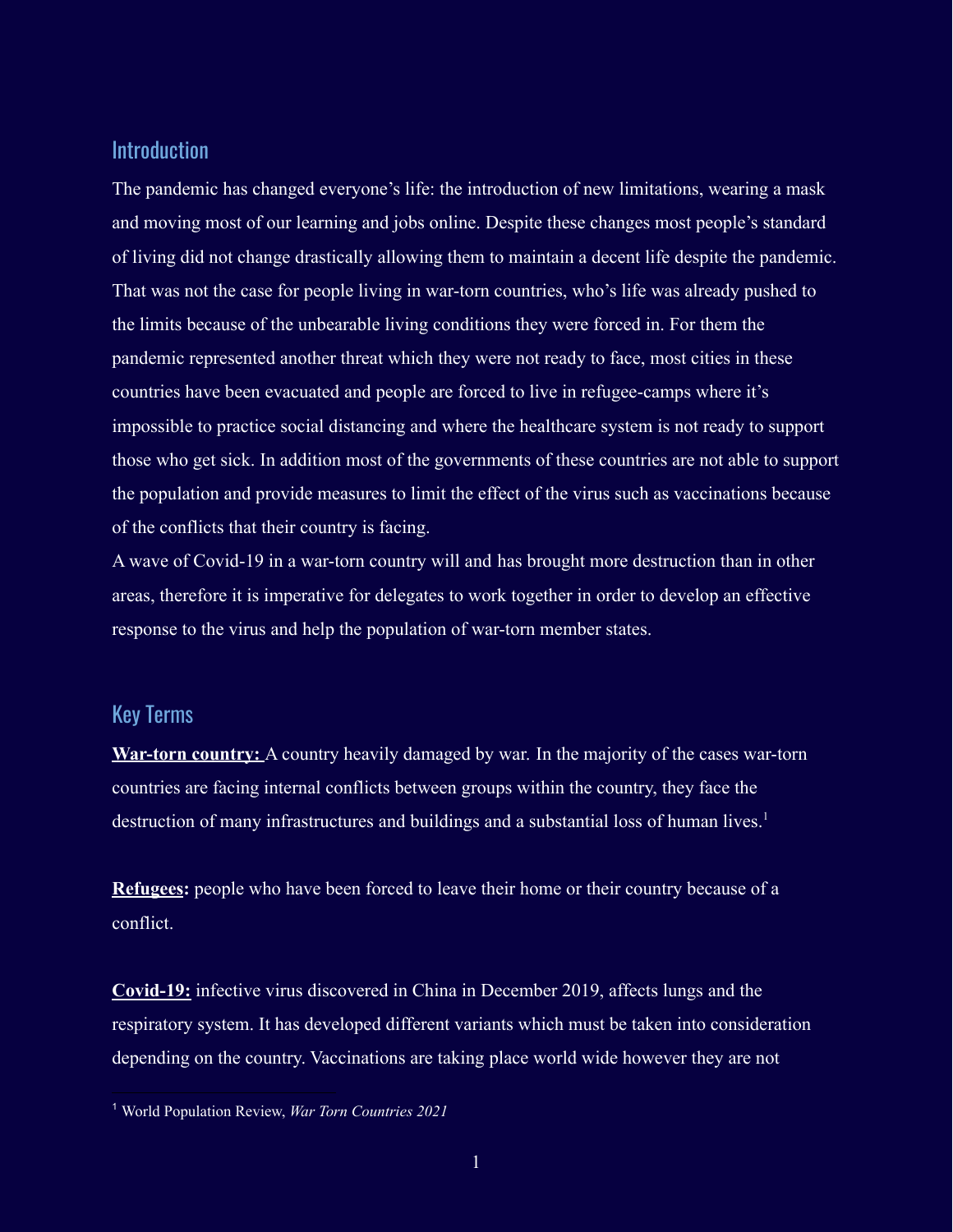completely effective against variants and many cannot afford them or the country is not equipped to provide enough doses.

**Pandemic:** the spreading of an infectious disease in this case Covid-19, with cases reported all around the world.

**Social distancing:** a measure implemented to prevent the spreading of the virus which strongly encourages people to stand at least 1 meter from each other. When that is not possible other measures will be put in place such as placing plexiglass and wearing facemasks, however not all countries and communities can afford that.

# Background Information

Around the world millions of people are living in refugee-camps after being displaced by war and conflicts in their countries, bombing and other destructive practices force them to leave their home and most of their possessions behind in order to save themselves. Life in the camps deprives them of comforts such as running water and often electricity, and the healthcare system is not able to support many of the wounded because hospitals are often subject to bombing and other attacks. If present, medical facilities are often far away from the camps and the long journey can kill many patients even before they enter the hospital where most of the time there are not enough nurses and doctors.

The Pandemic has made life in the camps even worse, people cannot protect themselves and their families from the virus because preventive measures such as: social distancing, washing their hands frequently and sanitizing hands and surfaces are luxuries that they cannot effort. People are also weakened by other illnesses and the lack of food due to the famine which means that the virus will be causing far more deaths than in other wealthier countries. Another issue that is underestimated by the governments of war-torn states is handling the dead, the land available for

2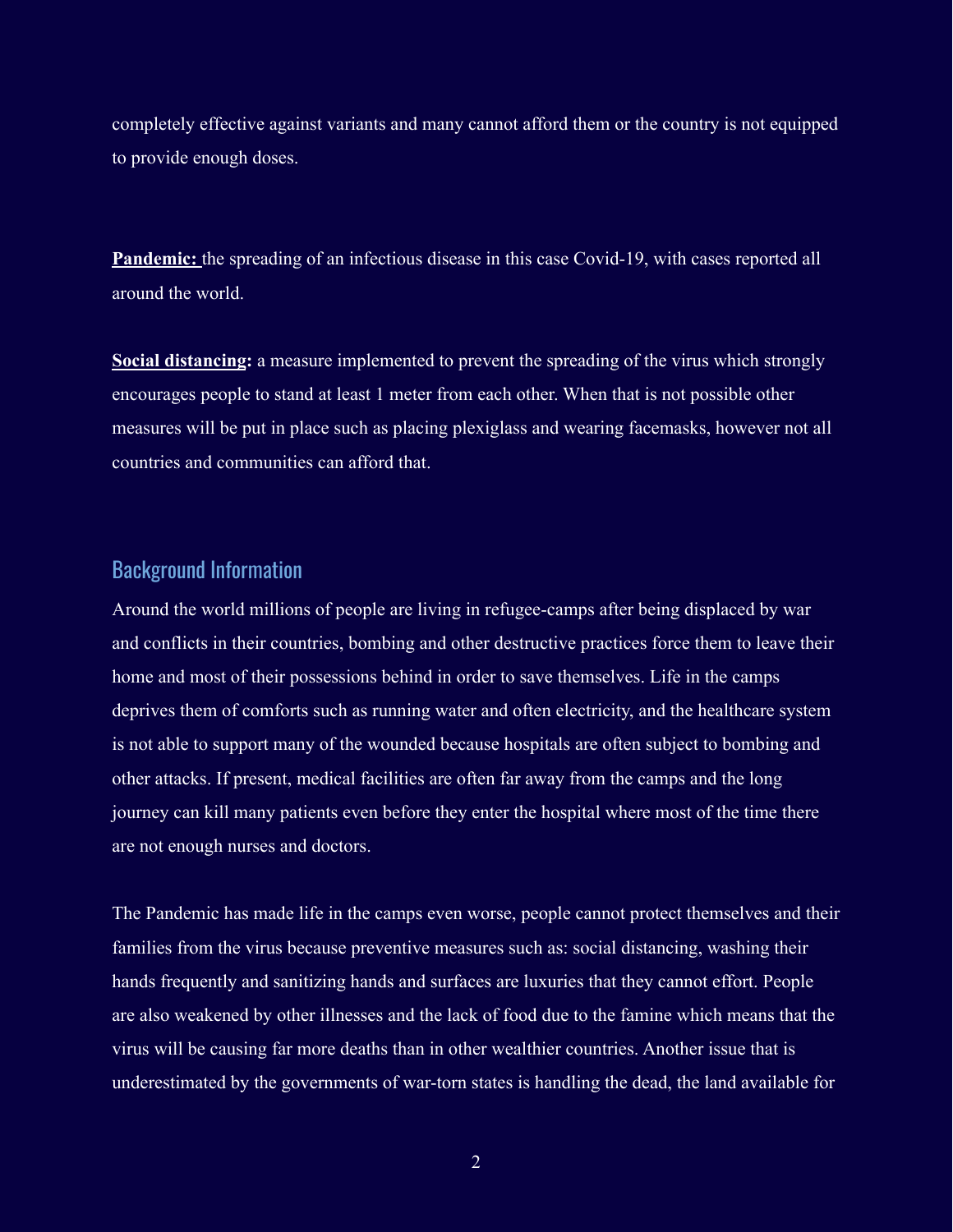burial is insufficient to offer space for those who died because of Covid and the overwhelming numbers might deprive families of hearing of a loved one passing away and have closure.<sup>2</sup>

The absence of a stable government is another factor that dooms war-torn states and leaves them more vulnerable to Covid-19, with the ongoing conflicts destroying cities and killing civilians, money and resources are being spent towards limiting the damage caused by the war, which leaves little to no funds available towards fighting the virus. While in other countries governments have worked tirelessly towards developing measures to respond to the Covid crisis, governments in war-torn member states were not able to do the same and people have not been provided with the same preventive measures leaving them more vulnerable. In addition the lack of communication between different areas of these countries has made it almost impossible to accurately count the number of Covid cases and the number of deaths, therefore making it harder for governments to develop an effective response.

War-torn countries are also suffering because of the unequal distribution of vaccinations, which experts think could cause around twice as many deaths compared to an equal distribution. Producers prioritize wealthier countries because they are able to pay for all the doses they order, this leaves poorer countries with not enough doses or without the proper material to inject them in safe conditions  $3$ 

The Pandemic also had an influence on the ongoing conflicts in these countries, armed groups exploited the destruction brought upon by the virus to recruit new members and act while governments were busy. The first wave of Covid brought an increase in civil wars because the groups used the state of weakness of the country to their advantage, some countries experienced a slight decrease in conflicts between March and June 2020, however that was not an achievement. Conflict parties used this time to recruit new members between the displaced and suffering, taking advantage of a crisis to polarize as many people as possible and get them to join their cause. Another factor that gave an advantage to these groups was the lack of international

<sup>2</sup> Stephen Fonseca, *Covind-19 in Conflicts zones*

<sup>3</sup> Cindy Hallak, *COVID-19: The silent killer in war-torn countries*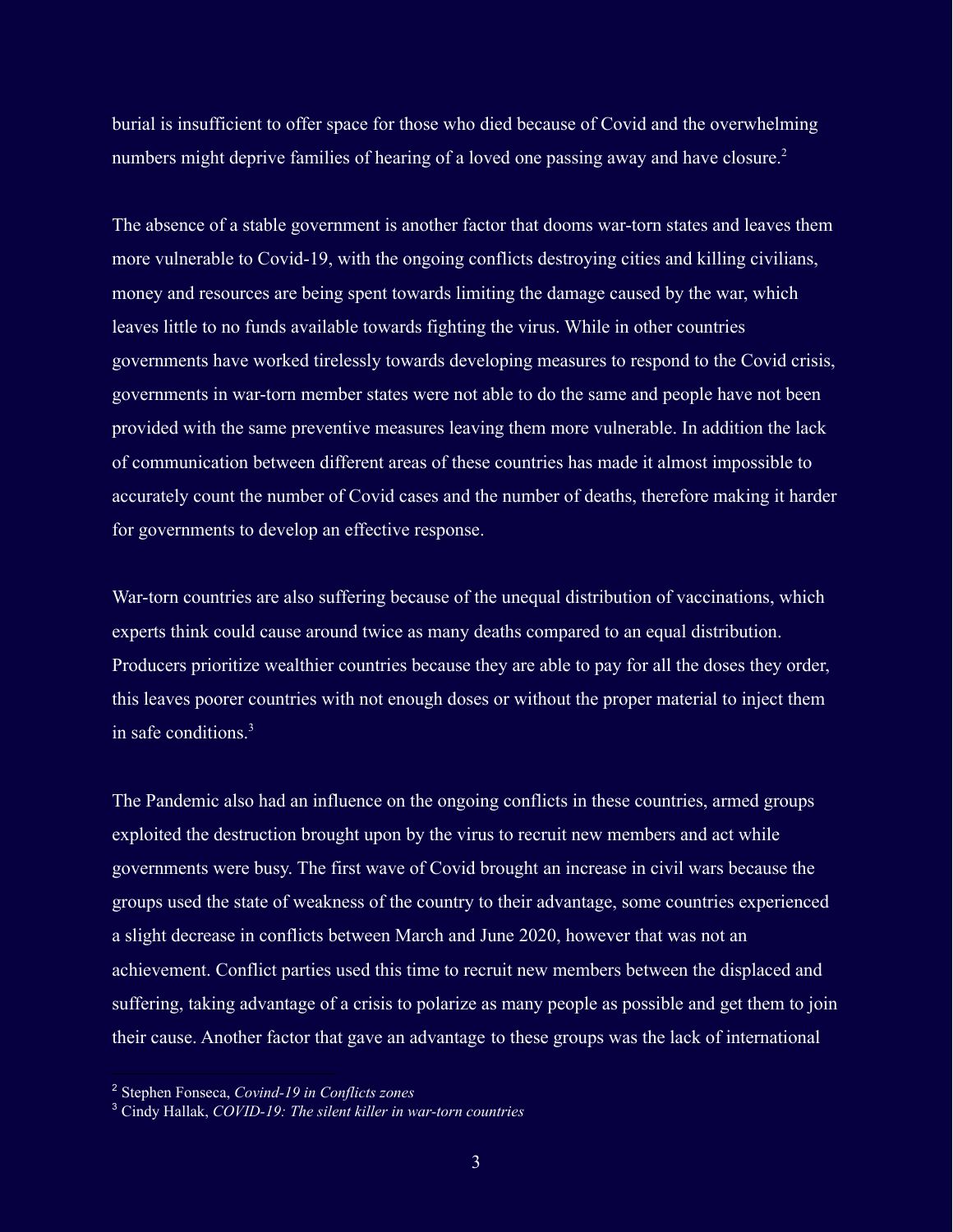attention as countries were focused on fixing their own Covid crisis, this gave them the opportunity to commit more crimes and create more destruction away from the public eye. <sup>4</sup>



# Major Countries and Organizations Involved

#### Afghanistan

Afghanistan is currently in the world's spotlight because of the conflicts that are taking place within the borders. The Talibans have in fact taken over the capital Kabul and most of the areas in the countries in an incredibly short amount of time since the USA cleared out their forces in the country. Even before the fall of the government the country was still struggling with providing an efficient response to the virus because of the lack of urbanization in many areas of the country. Areas near the border with Pakistan and other areas further away from the cities are remote locations that often don't answer neither to the former government nor the Talibans, these areas are almost impossible to reach as the absence of roads forces people to walk or travel by mule. Because of this many citizens could not be reached by healthcare workers and tested for

<sup>4</sup> Lito Wilson, Coronavirus Escalated Armed Conflicts in Several War-Torn Countries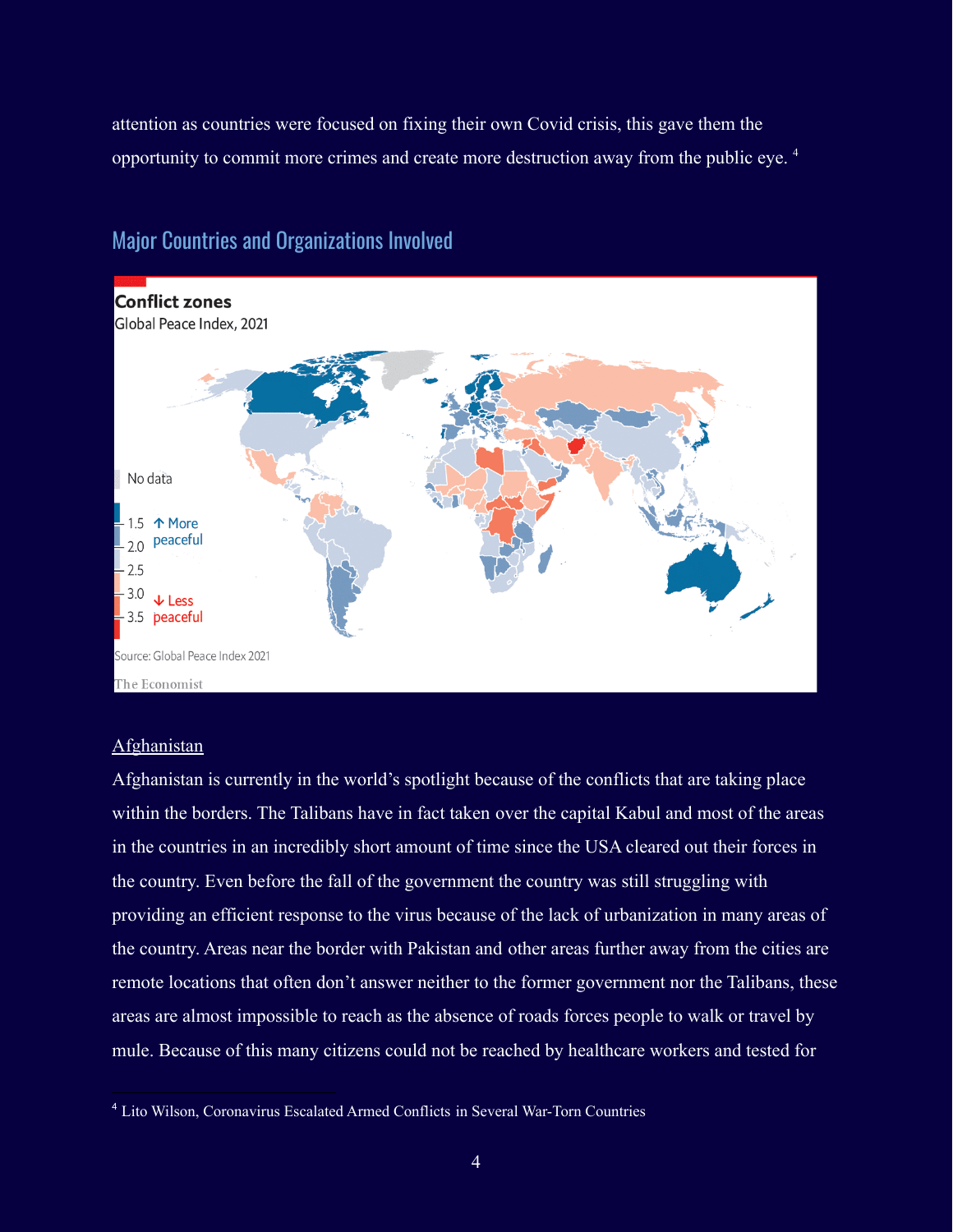Covid-19, the same goes for vaccinations which have now been stopped after the fall of the government<sup>5</sup>. The United Nations has remained committed to helping Afghanistan however dynamics might change depending on the decisions of the new Taliban government.

#### Syria

Syria has been facing an intense nine year rebellion against President Bashar al-Assad and the Pandemic threatened to further damage an already exhausted population. Even if Covid-19 momentarily slowed down the civil-war, it was an enormous threat to those 6.6 million people who had been evacuated from their homes and lived in refugee-camps. Despite having organized measures to stop the spreading of the virus, they were not efficient, as only a few hundreds of people were getting tested each day and results were under-reported, making it almost impossible to assess the situation. In addition the country is facing an economic crisis which the pandemic only enlarged with the rising prices of necessary goods.<sup>6</sup>

#### Yemen

Yemen is undergoing a civil war since 2014, people who live in extreme poverty are forced to live in camps where tents are made with rudimentary materials and cannot access facilities to satisfy their basic needs such as hospitals.<sup>7</sup> In the camps entire families are forced to stay in the same room which means that it is practically impossible to be protected if a family member is positive to Covid-19. In addition there is no running water which means that people cannot wash their hands regularly and they are forced to decide whether to buy soap or food. According to the United Nations people in Yemen cannot effort to worry about the Pandemic because of the other illnesses that threaten to kill those who were displaced by the war and because of the famine which further limits the food people have available.<sup>8</sup>

<sup>5</sup> Glinski and Ezzatullah, *Afghanistan's Vaccine Roadblocks*

<sup>6</sup> Mehme Ozalp, *Covid-19 Pandemic in War-torn Syria*

<sup>7</sup> Elizabeth Palmer, *Inside one refugee-camp in war-torn Yemen*

<sup>8</sup> United Nations, *Yemen cannot even ef ort to worry about the Coronavirus*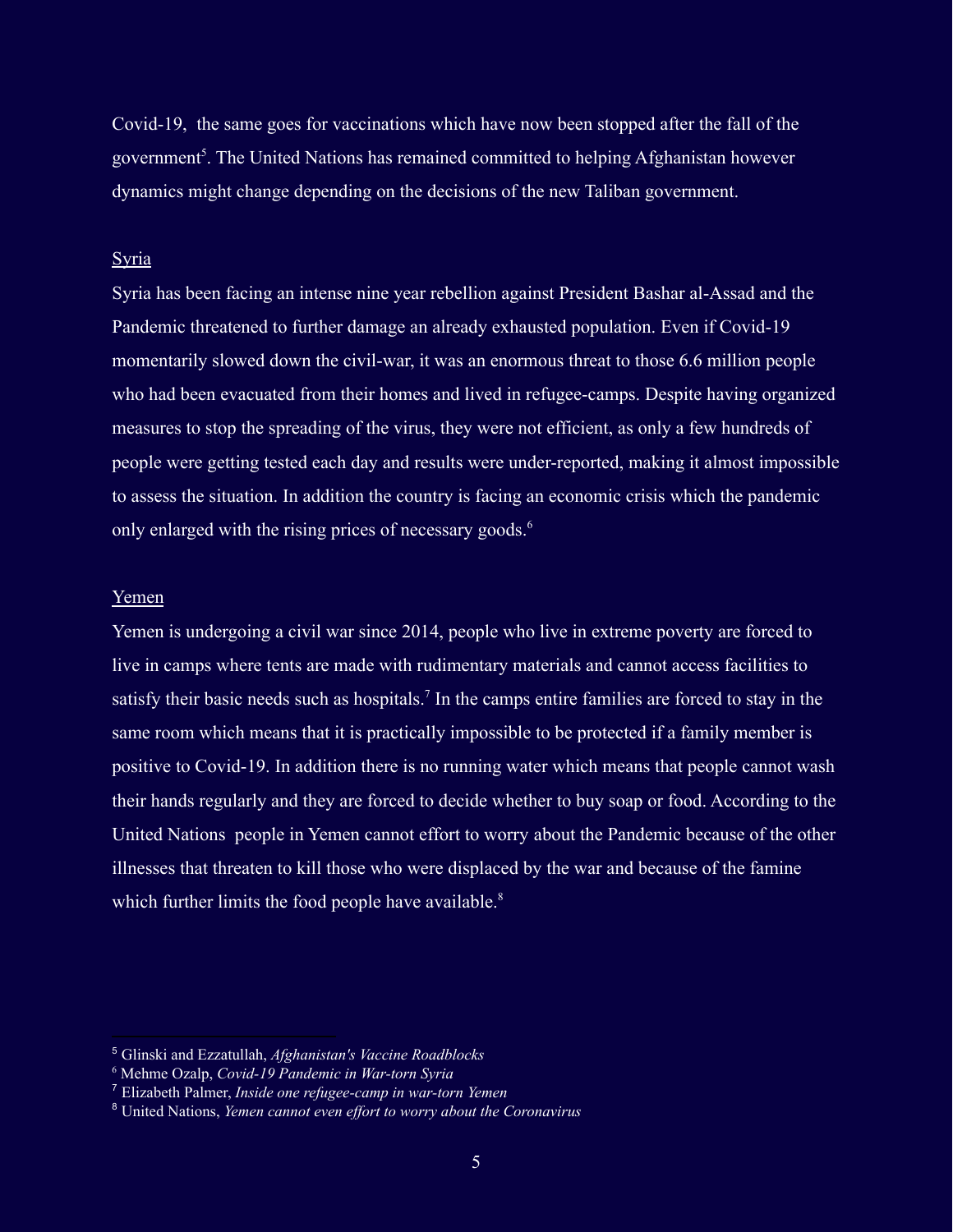#### Colombia

Colombia is currently facing at least five ongoing conflicts, according to the ICRC, and four parties are recognized: the Republic of Colombia, the National Liberation Army (ELN), the Gaitanistas Self-Defence Forces (AGC), the Popular Liberation Army (EPL), and the structures of the former Revolutionary Armed Forces of Colombia. The Pandemic has strongly increased the state of fear of the Colombian population not only because of the deaths that the virus caused but because the number of civilians murdered increased.<sup>9</sup> Unfortunately violence did not only escalate towards civilians but the healthcare system and its workers became a target too, since the start of the Pandemic in 2020, 325 attacks were reported, which is the highest number recorded in 24 years according to the Red Cross committee in Colombia.<sup>10</sup>

#### International Committee of the Red Cross (ICRC)

Is in an impartial and independent organization whose mission is to offer humanitarian help to people living in conflict zones. They have worked in most war-torn countries and protected civilians by offering medical attention and protecting their dignity. They also promote fairness and aim to strengthen the enforcement of humanitarian  $law$ <sup>11</sup>

#### World Health Organization (WHO)

The World Health Organization is an international organization partnered with the United Nations. This organization offers reliable information about the virus such as statistics and data or reports and measures to protect ourselves. WHO is also responsible for large scale operations in conflict areas and they are extremely active regarding epidemics and pandemics and other world problems that affect people's health such as air pollution.

<sup>9</sup> ICRC, *Armed conflicts in Colombia*

<sup>10</sup> ICRC, *Health systems deal with a Pandemic and violence in Colombia*

<sup>11</sup> ICRC, *Who we are*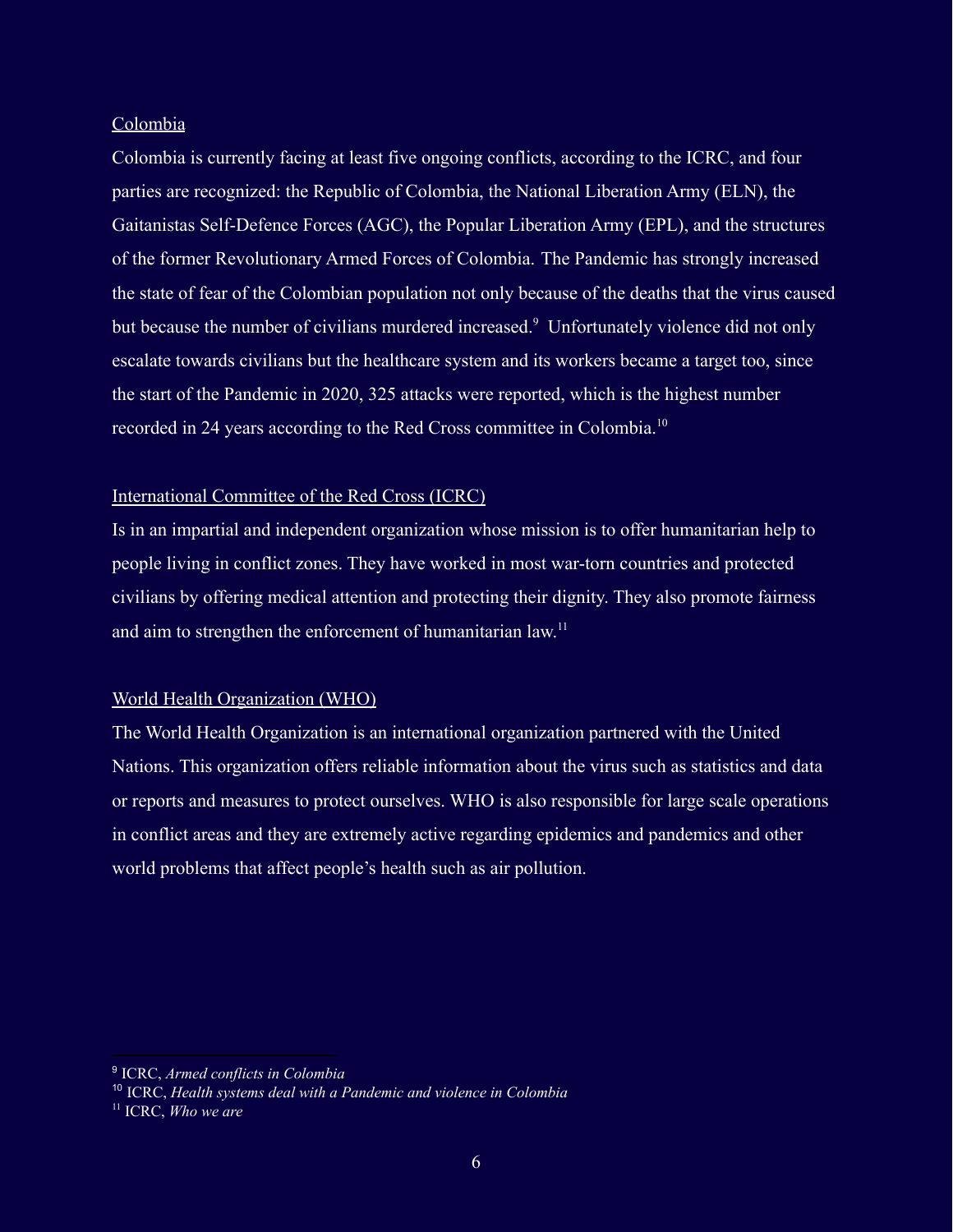#### Relevant UN Resolutions and Reports

# Resolution 2565, *Increased Global Cooperation to Facilitate COVID-19 Vaccine Access in Conflict Areas* (2021)

On February 26th 2021 the Security Council announced they will be adopting resolution number 2565 after a unanimous consensus. This resolution calls all member states to work towards making Covid-19 vaccines available in conflict areas by requesting conflict to pause in order to allow a facilitated distribution of vaccines, and by increasing production and distribution of the vaccines. The resolution embraces the concepts of "solidarity, equity and efficacy" and invites the countries with developed economies to collaborate and donate vaccines to poorer countries in order to guarantee an effective response to the Pandemic.<sup>12</sup>

There are no relevant reports available regarding this topic, however delegates are highly encouraged to read press releases from the official website of the United Nations which tackle the decisions taken by the Security Council and the Secretary Generala. These are valuable sources of information which also give great insight on real UN debates.

# Previous Attempts at Resolving This Issue

#### Healthcare workers sent in conflict zones afflicted by Ebola

Ebola is an infectious disease that caused an epidemic between 2014 and 2016 mainly recorded in Africa, WHO and other international organizations organized support lines to provide health care workers to help when the virus was peaking and to administer vaccines even years later. These humanitarian missions became the target of many armed groups, this made reaching more isolated communities an issue and limited the effectiveness of the response. Despite this solution being used for a different situation, similar actions could be taken in order to provide aid against Covid-19.

<sup>12</sup> UN, *Security council calls for global cooperation*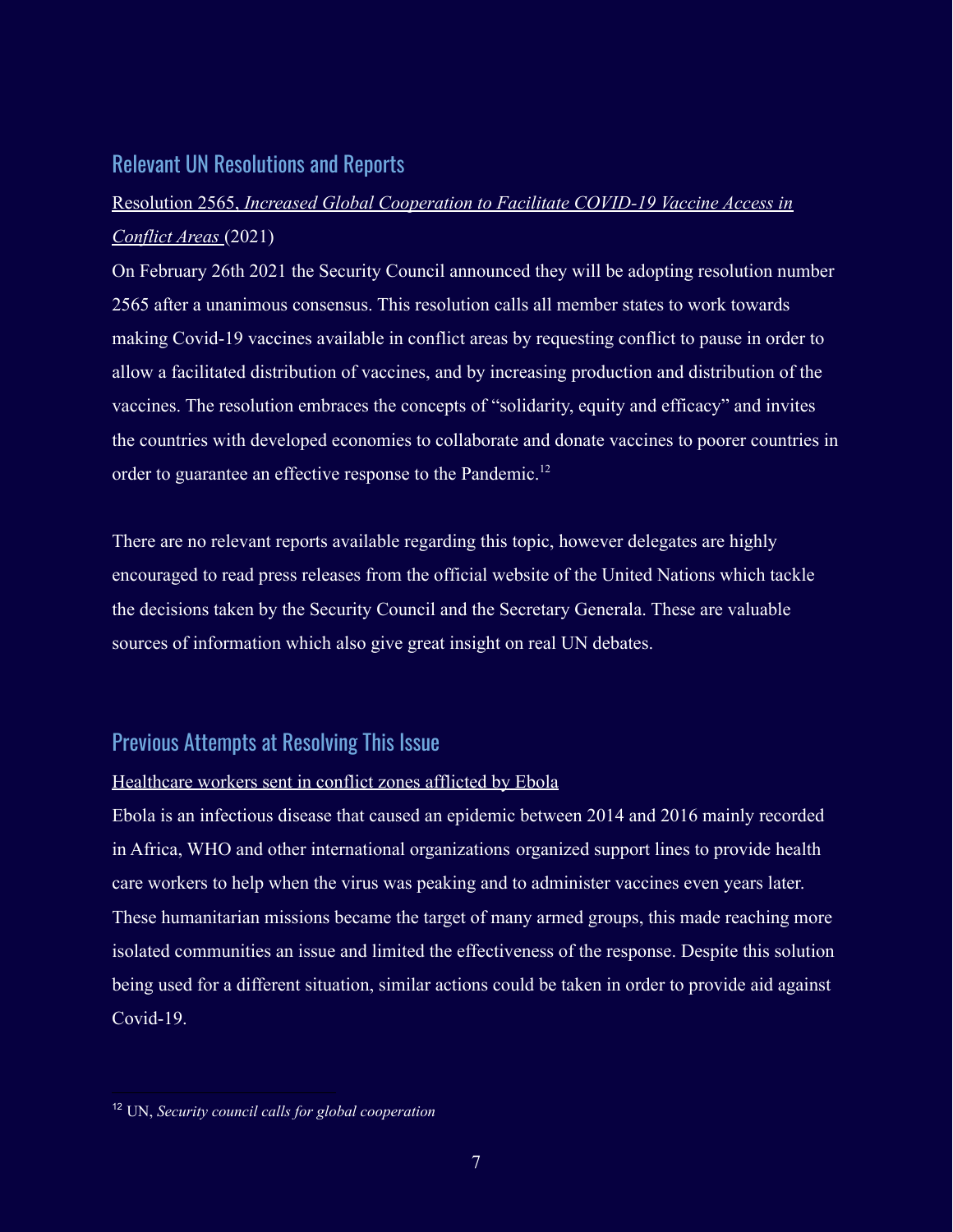#### Calling for a global ceasefire

On March 23rd 2020 the Secretary General called a global ceasefire in order to allow humanitarian aid to be sent even in countries that are undergoing conflict, this was further confirmed by the application of resolution 2532 after a meeting of the Security council. Another call to end all violence was made on April 5th after noting that significant violence was also taking place inside households.

#### Possible Solutions

# Vaccination campaigns sponsored by the United Nations in order to prevent the spreading of the virus in refugee-camps

Refugee-camps cannot provide the needed measures to prevent the spreading of Covid-19 and if the virus starts spreading within the refugees it will cause uncontrolled deaths due to the lack of a well-functioning healthcare system. In order to avoid this, refugees should be offered the possibility to get vaccinated so that if they come in contact with the virus they will be less likely to catch it or if they do the symptoms will be threatening.

# Create support lines between members states to provide countries affected by conflicts with the necessary protective measures

As stated earlier in the report, member states in conflict zones have a less developed economy and a government which is not able to restore it and therefore can't provide the population with utilities such as masks, hand sanitizer or medications. Wealthier member states could help these countries by offering those protective measures at a reduced price or even donate it in order to ensure the end of the Pandemic. Member states could also provide medical staff which is often lacking in conflict zones because of the targeting of medical facilities and the limitations that some cultures pose on the population which don't allow some people to study and become doctors or nurses.

#### Protect healthcare facilities and workers with groups of UN peacekeepers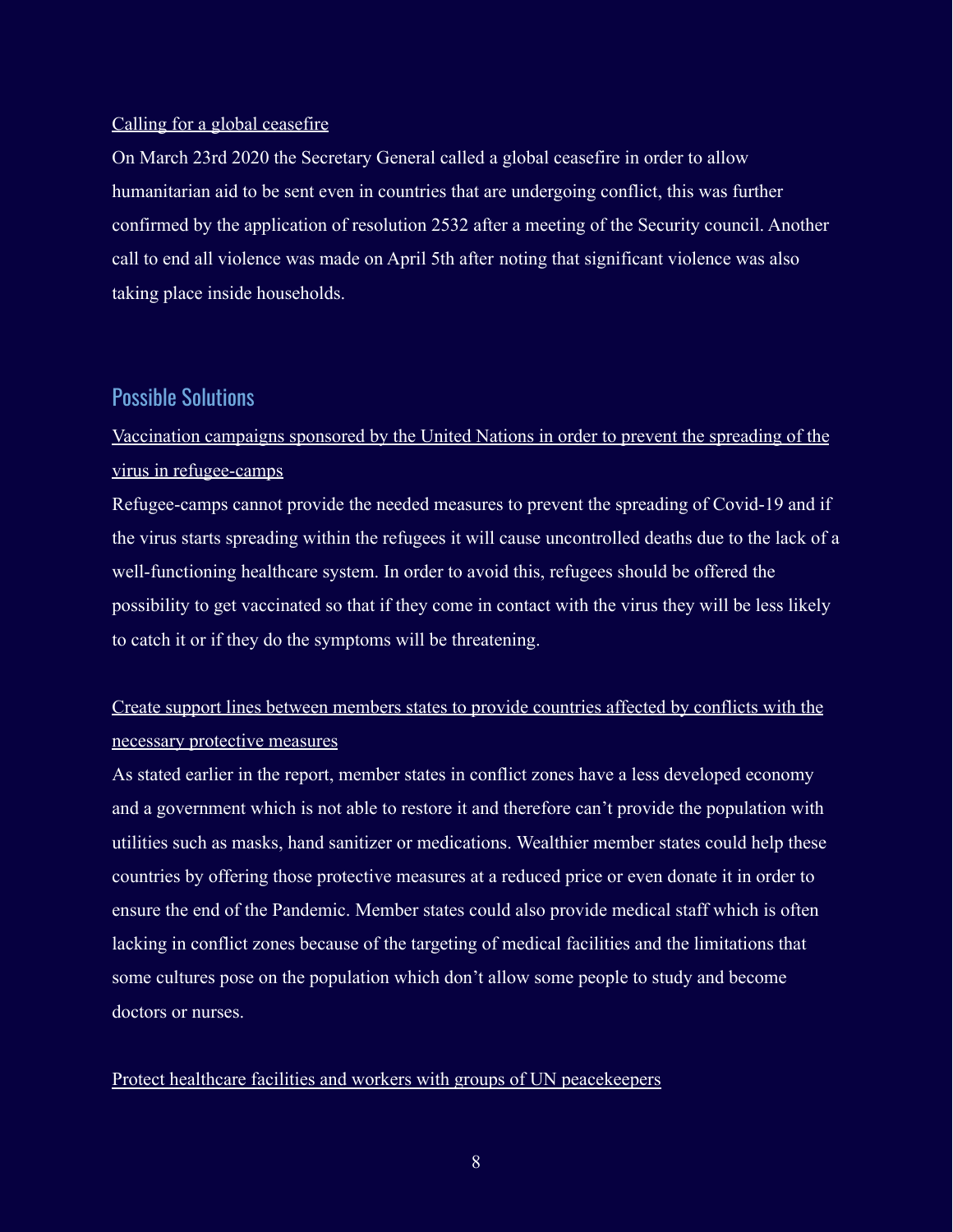Sending UN peacekeepers in conflict zones to protect health care workers will not only allow more effective treatment, but more healthcare workers will join the support missions because they will ensure greater security.

# **Bibliography**

"Armed Conflict in Colombia: A Pain That Doesn't Go Away." *International Committee of the Red Cross*, 9 June 2021, www.icrc.org/en/colombia-armed-conflict-IHL-annual-report.

"First Person: Yemen 'Cannot Even Afford to Worry about the Coronavirus' | | UN NEWS." *United Nations*, United Nations, 28 Feb. 2021, news.un.org/en/story/2021/02/1085732.

Fonseca, Stephen. "Covid-19 in Conflict Zones – Visualizing the Risk." *International Committee of the Red Cross*, 29 Apr. 2021, www.icrc.org/en/document/covid-19-conflict-zones-visual-story.

Glinski, Stefanie, and Ezzatullah Mehrdad. "Afghanistan's Vaccine Roadblocks." *The New Humanitarian*, 7 Apr. 2021,

www.thenewhumanitarian.org/2021/04/07/afghanistan-s-covid-19-vaccine-rollout-plans-cross-co nflict-front-lines.

Hallak, Cindy. "COVID-19: The Silent Killer in War-Torn Countries." *McGill Business Review*, McGill Business Review, 4 Mar. 2021, mcgillbusinessreview.com/articles/covid-19-the-silent-killer-in-war-torn-countries.

"Health Services Deal with a Pandemic and Violence in Colombia." *International Committee of the Red Cross*, 9 Apr. 2021,

www.icrc.org/en/document/health-services-deal-pandemic-and-violence-colombia.

Ozalp , Mehme. "In War-Torn Syria, the Coronavirus Pandemic Has Brought Its People to the Brink of Starvation." *The Conversation*, 14 Jan. 2021,

theconversation.com/in-war-torn-syria-the-coronavirus-pandemic-has-brought-its-people-to-thebrink-of-starvation-144794.

Palmer, Elizabeth. "Inside One Refugee Camp in War-Torn Yemen." *CBS News*, CBS Interactive, 7 Dec. 2018,

www.cbsnews.com/news/yemenis-fleeing-violence-find-shelter-but-little-else-in-refugee-camps/.